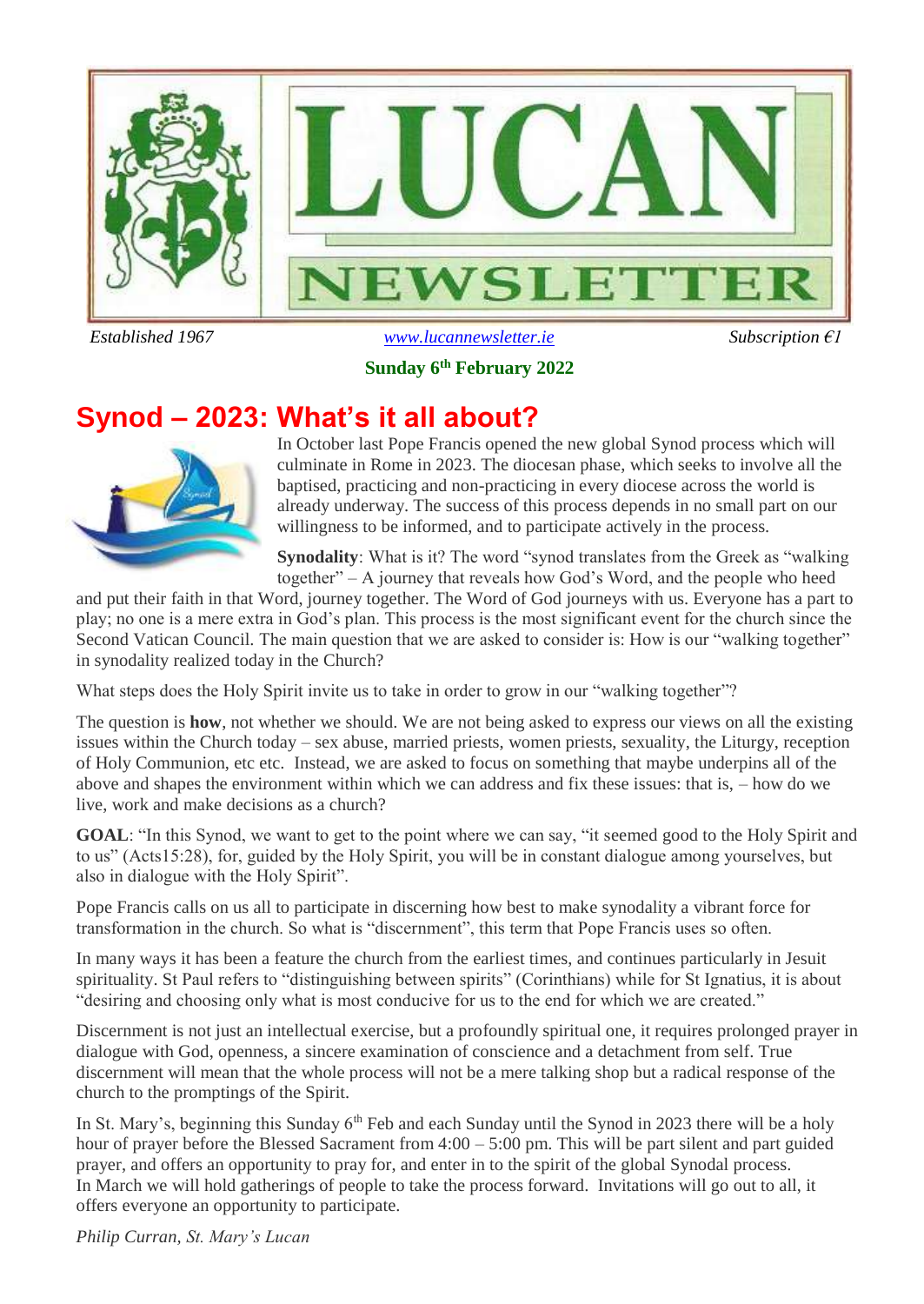### **Lucan Citizens Information Centre From 1 January 2022, our telephone number is 0818 07 5090**.

[www.citizensinformation.ie](http://www.citizensinformation.ie/)

**COVID-19** has changed the service we offer to the public. Our drop-in service is not currently available, but we are taking phone



calls, answering emails, and providing a call back service.

**Call us on 0818 07 5090**, leave a message with your name and number and an Information Officer will return your call within 2 working days, or you can email your query to us at [dscis@citinfo.ie](mailto:dscis@citinfo.ie) and someone will reply.

**Citizens Information Phone Service (CIPS)** 0818 07 4000 operates on Monday to Friday 9 am to 8 pm.

**MABS** – the Money Advice and Budgeting Service is the State's money advice service, guiding people through dealing with problem debt for over 20 years.

MABS Clondalkin phone 0818 07 2270

### **Elder Abuse:**

Abuse can take place in any situation and any person is at risk. A vulnerable person is someone who may be restricted in capacity to guard themselves against harm or exploitation or to report such harm or exploitation.

Abuse can be perpetrated (carried out) by a range of people, such as strangers, institutions, or family members. It may happen when an older person or a person with a disability lives alone or with a relative. It may also happen in residential or daycare settings, in hospitals, home support services and other places assumed to be safe, or in public places.

Elder abuse is the abuse of someone aged 65 or over and it happens in a relationship where there is an expectation of trust. Elder abuse can be a single or repeated act, or a lack of action, which causes harm or distress to the older person, or that violates their human and civil rights.

There are different types of elder abuse. The abuse may be carried out deliberately (on purpose), or through negligence (not doing what it is your duty to do) or ignorance (not knowing something you should know). An older person may experience more than one form of abuse at any given time.

**Types of abuse include:** Psychological abuse: this includes emotional abuse, threats of harm or abandonment, deprivation of contact (taking away or preventing all contact), humiliation, blaming, controlling, intimidation, coercion, harassment, verbal abuse, isolation or withdrawal from services or supportive networks

**Physical abuse:** this includes slapping, pushing, hitting, kicking, misuse of medication, inappropriate restraint (including physical and chemical restraint) or sanctions

**Financial or material abuse:** this includes theft, fraud, exploitation, pressure in connection with wills, property or inheritance, or financial transactions, or the misuse or misappropriation of property, possessions or benefits

**Neglect:** this includes self-neglect and acts of omission including ignoring medical or physical care needs, the withholding of the necessities of life, such as medication, adequate nutrition and heating

**Discriminatory abuse:** this includes ageism, racism, sexism, that based on a person's disability, and other forms of harassment, slurs or similar treatment

**Institutional abuse:** this may occur within residential care, nursing homes, acute hospitals and any other in-patient settings, and may involve poor standards of care, rigid routines and inadequate responses to complex needs

**Sexual abuse:** this may include rape and sexual assault or sexual acts to which the older adult has not consented, or could not consent, or into which they were forced to consent

You can get information on the various forms of elder abuse, and how to recognise the signs of abuse, on hse.ie.

#### **Reporting a concern**

The HSE has Safeguarding and Protection Teams in place in every region of the country. These teams are responsible for adult safeguarding within services for older persons and services for people with disabilities.

If you suspect someone you know may be a victim of abuse, or if you are a victim of abuse yourself, you should contact your local health centre, your GP, public health nurse or the Garda Síochana.

You can also contact the HSE Information Line on 1850 24 1850.

In an emergency, where a person is at immediate risk, you should contact the Garda Síochana or Emergency Services on 999 or 112.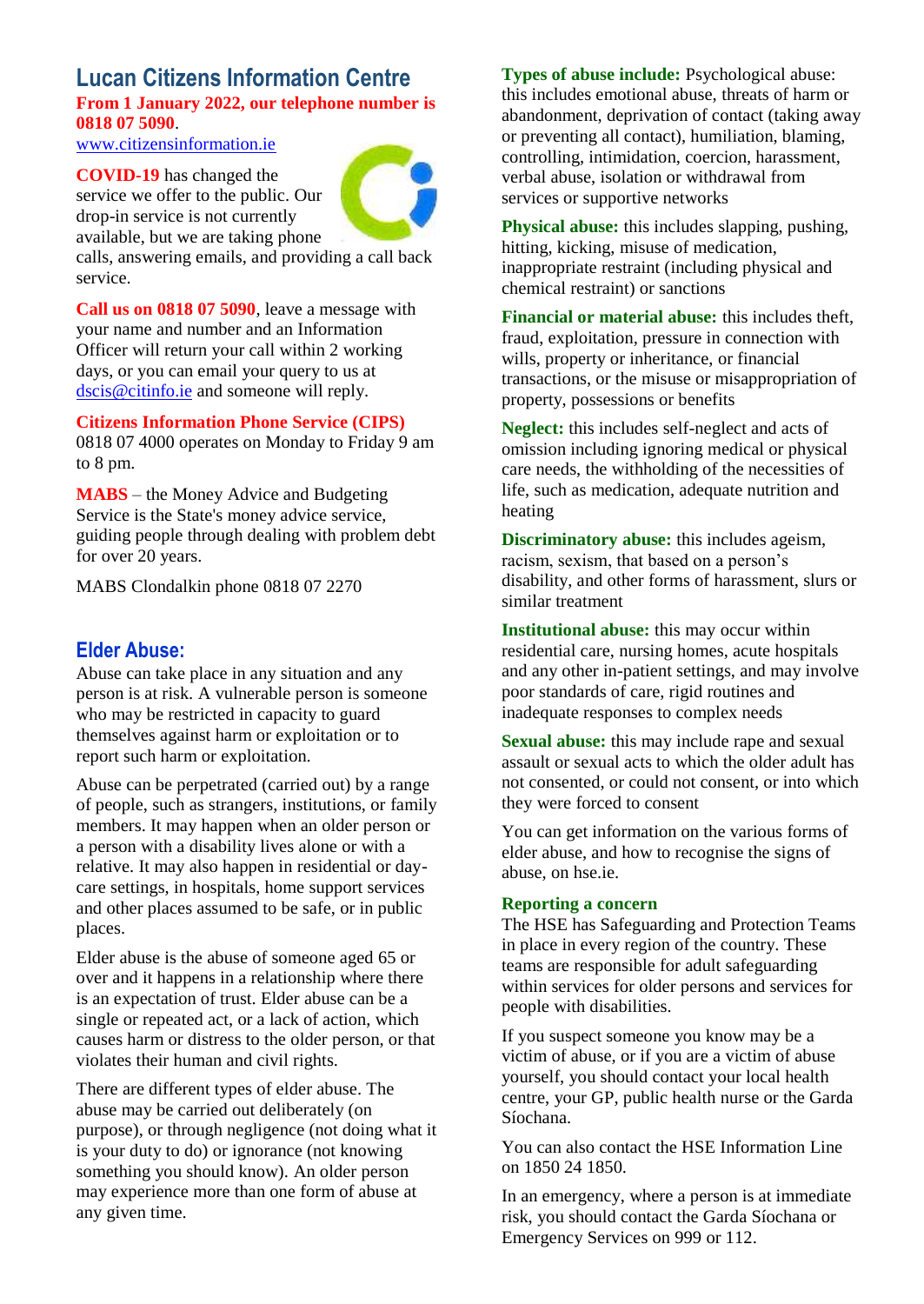## **Palmerstown Camera Club**

Palmerstown Camera Club holds a weekly meeting online at present, every Wed from 8 pm to 10 pm. People interested in joining the club or even attending one or two meetings FREE of



charge to see how their photography could benefit from being a member can do so by contacting secpcc@gmail.com.

Next week as a speaker we have Julian Elliott a professional photographer who specializes in travel photography. Julian will share with us his photographs based on his visits to, Italy, Mongolia and Vietnam to mention just a few.

Some weeks ago we had our monthly competition themed "Inanimate objects" below we have two of the winning mono images from that competition.

Kevin Naughton won the intermediate mono competition with this titled image "All That Jazz". And Gareth Hayes won in the advanced section for his image titled "Brandy & glass". Both stunning images and welldeserved winners.







## **Lucan ICA**

Great news Ladies – We're back crafting as and from next Tuesday, 8<sup>th</sup> February from 10am to 12.30pm, in the Coffee Dock, Parish Centre.



Looking forward to seeing you all again after all the lock-downs; it will be so nice to chat to each other and catch up.

Please bring along any project you've been working on or any unfinished symphonies.

Please wear your face-masks in accordance with



the present Covid regulations, and maybe we should wear name tags to identify ourselves – it's been so long since we met!!!

## **Lucan Senior Citizens**

We look forward to welcoming all our members back on Wednesday 9<sup>th</sup> February,  $10.30 - 12.30$ , in St. Mary's Parish Centre. We have a lot of catching up to do.

New members are always welcome. Call in for a chat on Wednesday morning.



### **Esker Active Retirement Association** *Hi everyone*,

This week we had a lot of people back at our club,

thirty-three which was great. We started off with whist and scrabble, then we all changed over to Chaerobics which was great fun. You don't realise you're actually exercising at



the same time, we all loved it. We followed this with refreshments.

Next week we're back to bowls, scrabble and whist, tea, coffee and the craic.

Anyone wishing to join our club, either give me a quick call on the number below or just drop into our club on a Wednesday between 1.30 – 4pm. We are in St Andrew's Church Hall just down from Stagg Cycles, the blue & yellow building. There's parking in the grounds of the Church and also a bus stop outside the Church gates.

*Till next time, Marian Egan (Club Secretary) 086 1269 043*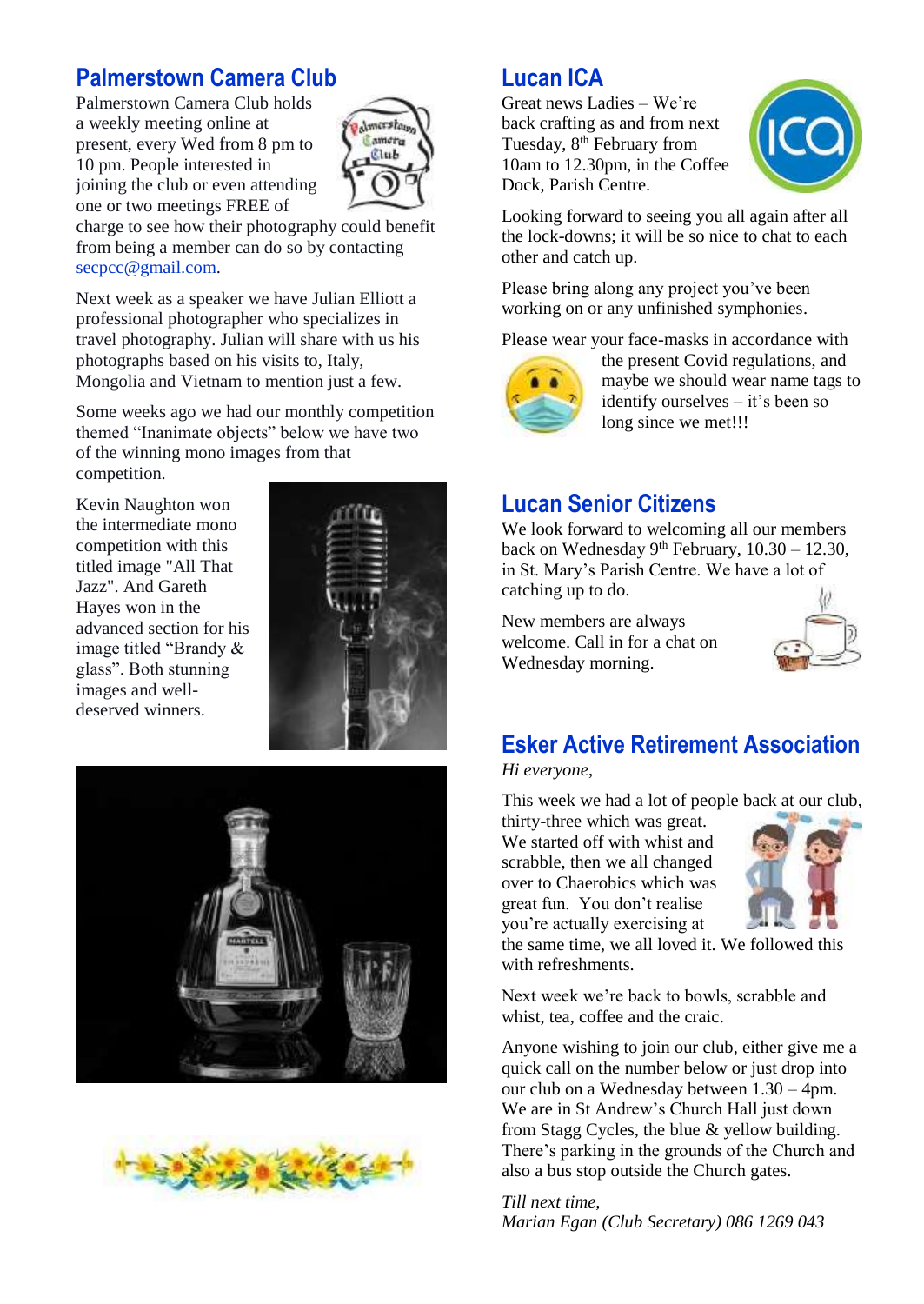# **Parish Notes**

## **St Mary's, Lucan**

[www.lucanparish.com](http://www.lucanparish.com/)

#### **Sunday Mass Times**  Saturday Vigil: 6.30pm Sunday: 9am, 10.30am, 12 noon and 7pm.

**Weekday Masses:** Monday to Saturday 10am

### **Important:** We must continue to **wear face coverings in the church and use the hand sanitizer on the way in.**

For all Masses, please **enter the Church via the Main Door** and **exit via the other 2 doors**.

**Masses will continue to be live-streamed on [www.lucanparish.com](http://www.lucanparish.com/)**

### **Exposition of the Blessed Sacrament**

Each Sunday starting **6 th February** there will be Exposition of the Blessed Sacrament from **4pm to 5pm** to pray for the success of the Synod in Rome in 2023

#### **Christian Meditation: Good News at last!**

Mediation will re-commence next Tuesday **February 8th at 7.30pm** in the Bungalow. Fr John Main O.S.B. who introduced Christian Meditation to the West said "that meditation would add a dimension of incredible richness and be the great integrating power in one's life giving depth and perspective to everything we are and everything we do".

*All welcome, Sr Geraldine.*

 $\curvearrowright$  =

#### **Bethany Bereavement Support Group:**

The group will also re-commence sessions on **Mondays at 10.45am** and **Thursdays at 8pm** in the Bungalow. We are available to listen to or just be there for anyone who is feeling lonely or lost following the death of a loved one. *Sr Geraldine.* 

### **Visits to the housebound:**

If you are housebound you can call Deirdre at the parish office (01 621 7041) we will be happy to call on a monthly basis.

#### **Confessions – Nuns' Chapel:**

After Saturday Morning 10am Mass and Saturday Evening 6.30pm Mass.

#### **Baptisms:**

Dates are bookable on line up to the end of **April 2022**. If you need to cancel a booking contact: [secretary@lucanparish.com](mailto:secretary@lucanparish.com?subject=Cancellation%20of%20Baptism%20Booking&body=Dear%20Secretary%2C%0AI%20wish%20to%20cancel%20the%20booking%20made%20for%20baby%3A%0Aon%20date%3A%0AThank%20You)

**Deepest Sympathy** to the family and friends of *Eoin Collins*, Lucan Heights. *May he rest in peace.* 



## **St. Patrick's Esker/ Dodsboro/Adamstown**

[www.stpatrickslucan.ie](http://www.stpatrickslucan.ie/)

#### **Sunday Masses:**

Vigil Saturday 7pm, Sunday: 9am, 10.30am and 12 noon.

**The 10.30am Family Mass** is aimed at younger parishioners and their families; it is an accessible liturgy for children and enables them to participate more fully in the Sunday Mass.

**Weekday Masses:** Monday to Friday at 10am.

**All Masses continue to be livestreamed at stpatrickslucan.ie**

#### **Important:**

We must continue to **wear face coverings in the church and use the hand sanitizer.** 

#### **View the following on www.stpatrickslucan.ie**

Mass Readings for the week Morning Prayer – Lauds Evening Prayer – Vespers Take five at 10 - Reflections–Weekdays: 10am Taizé – Watch and Pray

The Annual Collection for **ACCORD** Dublin, the Diocesan Agency for Marriage and the Family will be made at all Masses **NEXT** Weekend **12th and 13th February 2022** This collection will replace the Share collection. (please do **NOT** use Card machines for this special collection) Accord Dublin needs your support this year more than ever. CATHOLIC MARRIAGE CARE SERVICE Please give generously

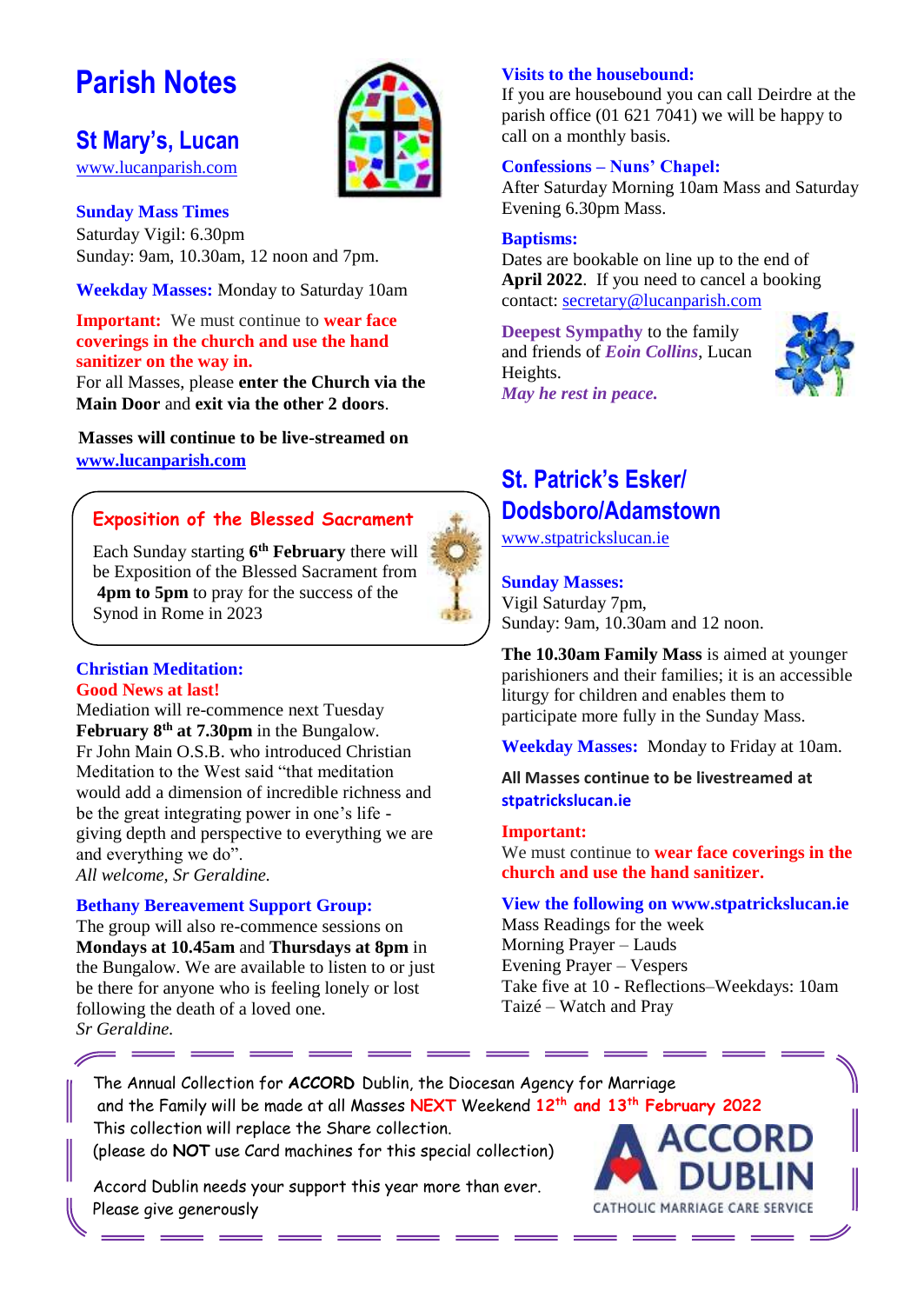## **Divine Mercy, Lucan South**

[www.lucansouthparish.net](http://www.lucansouthparish.net/)

**Sunday Mass Times:** Saturday Vigil 6:30pm, Sunday 10:15am and 12:15pm

**Weekday Masses:** Mon.-Fri.9:15am. Sat.10am

**Important:** We need to be diligent in continuing with the **wearing of face coverings and hand sanitising upon entering the church. All Masses will be livestreamed on [www.lucansouthparish.net](http://www.lucansouthparish.net/)**

#### Adoration and Holy Hour:

Exposition of the Blessed Sacrament: **Monday: 7.30pm Thursday: 7pm Friday: 2-3pm**

#### Visitation team for Holy Communion:

Pastoral care of the Sick is provided for all who suffer in any way in our communities. When a person becomes ill, receives a serious diagnosis or because of frailty is no longer able to attend Mass, our Ministers facilitate visitation of the sick at home or in a care setting when this is requested by families and permitted by public health authorities.

Please contact the Parish Office to arrange a visit.

## **St. Andrew's Church of Ireland**

**St Andrew's, Lucan: Sunday** 10am. **Wednesday:** 10am

**St Mary's, Leixlip:**  Sunday: 11.30am. Tuesday: 10am

**Services** are available on our parish Facebook pages: [St. Andrew's Church, Lucan](https://www.facebook.com/standrewslucan/) or [St Mary's](https://www.facebook.com/stmarysleixlip/)  [Church, Leixlip](https://www.facebook.com/stmarysleixlip/)

## **Lucan Presbyterian Church**

#### **Sunday Morning Worship:** 11am.

You will need a face covering (unless exempt) and your own Bible.

**Services will be streamed online and available on Youtube**

### **Anam Cara**

**South Dublin**, the organisation that supports bereaved parents, is holding



its monthly Parent Evening for bereaved parents on **Monday 14th February at 7:30pm** in the Maldron Hotel, Whitestown Way, Tallaght.

This event is free and open to all bereaved parents regardless of the age your child died, the circumstances of their death, or whether their death was recent or not.

## **Pilgrimages**

#### **Medjugorje 2022**

11 Nights - 7 th May, Dublin to Split  $18^{th}$  May, Split to Dublin.  $€795.00$ 

8 Nights -  $10^{th}$  May, Dublin to Split  $18<sup>th</sup>$  May, Split to Dublin.  $€745.00$ 



6 Nights - 19th October, Dublin to Mostar  $25<sup>th</sup>$  October, Split to Dublin.  $\epsilon$  685.00

8 Nights - 19th Oct Dublin to Mostar  $27<sup>th</sup>$  October, Split to Dublin.  $€745.00$ 

#### **Fatima**

 $5$  Nights  $-7<sup>th</sup>$  September, Dublin to Lisbon 12th September, Lisbon to Dublin

*Book early to avoid disappointment. Pat 087 223 8911*

### **Knock Shrine**

Fully escorted Pilgrimage to Knock Shrine, **21**<sup>st</sup> **February 2022**.  $\epsilon$ 549.00 per person sharing. Price includes return bus transfer from Dublin, 4 nights in Knock House Hotel with Full Board. All entertainment and excursions. Wheelchair accessible rooms. Single supplement €60.00. Contact Patricia on 087 1890 236 or email [knockpilgrimages@gmail.com.](mailto:patricia@gotrouvaille.com) 

**Big Book Meeting**

of

### **Alcoholics Anonymous**

Every Saturday Night St Patrick's Church, Esker

**7pm to 8.30pm** Any enquires Contact Colette 086 0272002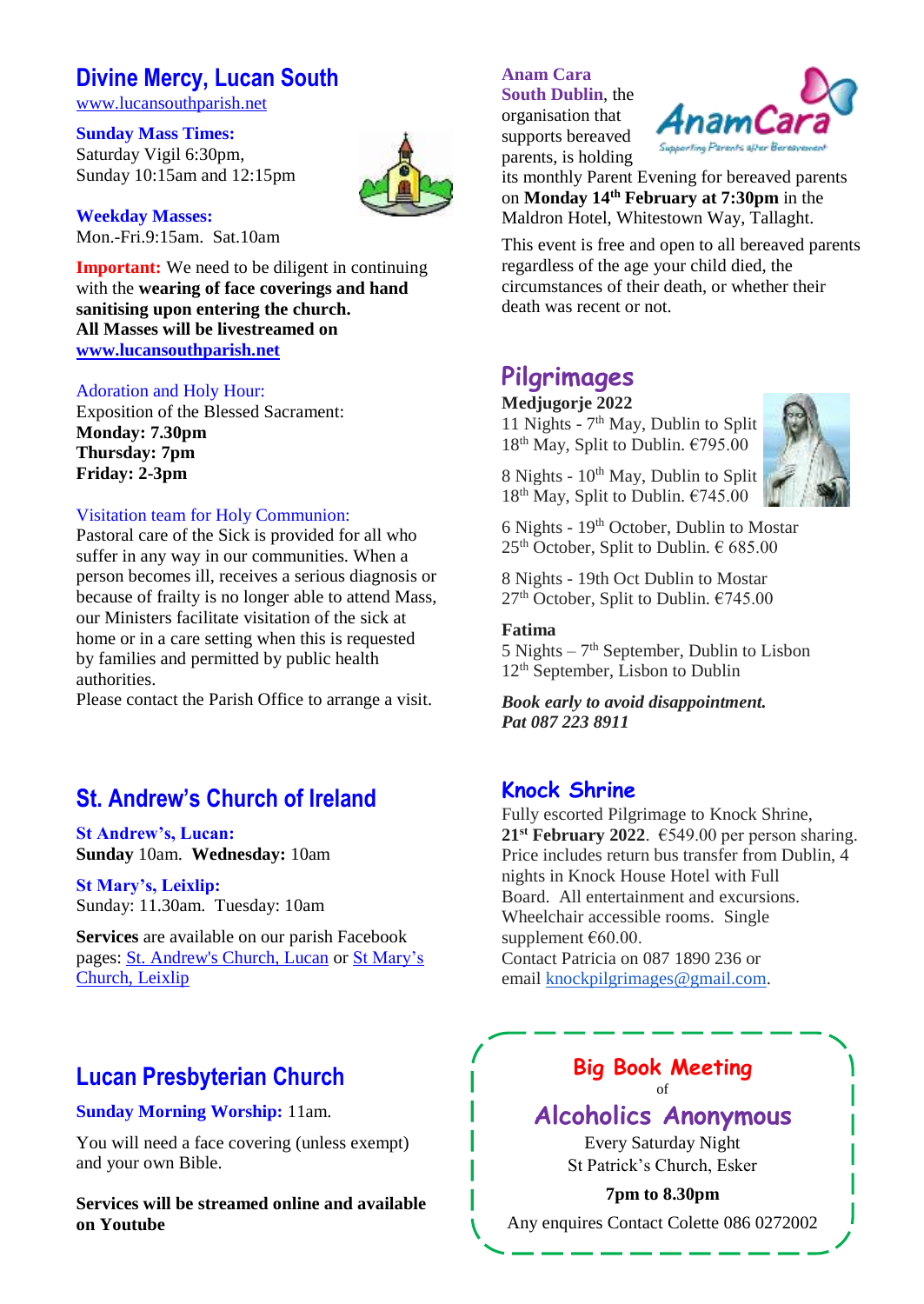# *Acknowledgements*

### **MILLS (DAVID – DOTS) 1 st Anniversary – 8 th February**

In loving memory of David (Dots) Mills. Late of London and Sarsfield Park. The family would like to take this opportunity to thank those who sympathised with us and those who joined us online for the Funeral ceremony. Many thanks to his wonderful carers and all the health professionals and friends who helped him during his last difficult year. We remember him every day and miss him deeply.

*Ann, Mick, Leanne, Stephen and Tracy*

#### **STEPHENSON (MICHAEL)**

The family of the Late Michael Stephenson wish to thank everyone who supported them on their recent sad loss.

To all those who sent Mass cards and sent messages online and attended the funeral. To all the neighbours and wider community for their kindness and support. To Father Samuel and Mary Barr for the beautiful requiem Mass. To Rena and her staff for the care they provided for Michael in his final months. To everyone Michael met on his walks during the past years – he enjoyed meeting you all. To Sister Rosemarie for her kindness.

The Holy Sacrifice of the Mass will be offered for your intentions.

# *Birthday Remembrance*

### **McCAHILL (BRIDGET) 3 rd Birthday Away from Home 6 th February**

Today on your special day We will gather as a family We will share all the lovely memories We have with you And wish so much that you here with us No cards to give, no gifts or flowers Just a million hugs And special thoughts of you So dearest Mam We hope you are joined with Dad And he continues to make a fuss of you As he did here All through your married lives together. *From your heartbroken daughters Patricia, Mary and Laura, sons-in-law Enda and Barry and adored grandchildren Jordan, Stephen, Leah, Arthur and Ruby. xxxxxxxxxxxxxxxxxx*



### **KELLY (KATHY)** **8 th Anniversary – 9 th February**

Just as you are You will always be Special in our memory. *Sadly missed by your loving Mum, sisters Teresa, Ann, Gemma, Louise and Michelle*

#### **McNALLY (MAY) 8 th Anniversary – 2 nd February Mam**

Eight years have passed Since we said goodbye Not a day passes When we don't think of you Remembering your voice, your laugh The soft touch of your hands Yes, Mam not a day goes by So this day we just think of you even more Still loved, still missed. Also thinking of **Da**. *With all our love, your family*



#### **Contacts:**

**Community / Schools/ Local History**  [marylucannewsletter@gmail.com](mailto:marylucannewsletter@gmail.com) 

**Sport / Politics** [roselucannewsletter@gmail.com](mailto:roselucannewsletter@gmail.com)

**Parish Notes / Fund Raising** [annalucannewsletter@gmail.com](mailto:annalucannewsletter@gmail.com)

**Anniversaries etc. / Advertising Queries**  [catherinelucannewsletter@gmail.com](mailto:catherinelucannewsletter@gmail.com)

**Reports and Ads. etc** may also be left at the usual addresses: St. Mary's Parish Centre Or 3 Hillcrest Walk, Lucan.

**Remember 10pm, Wednesday night is the weekly deadline.** 





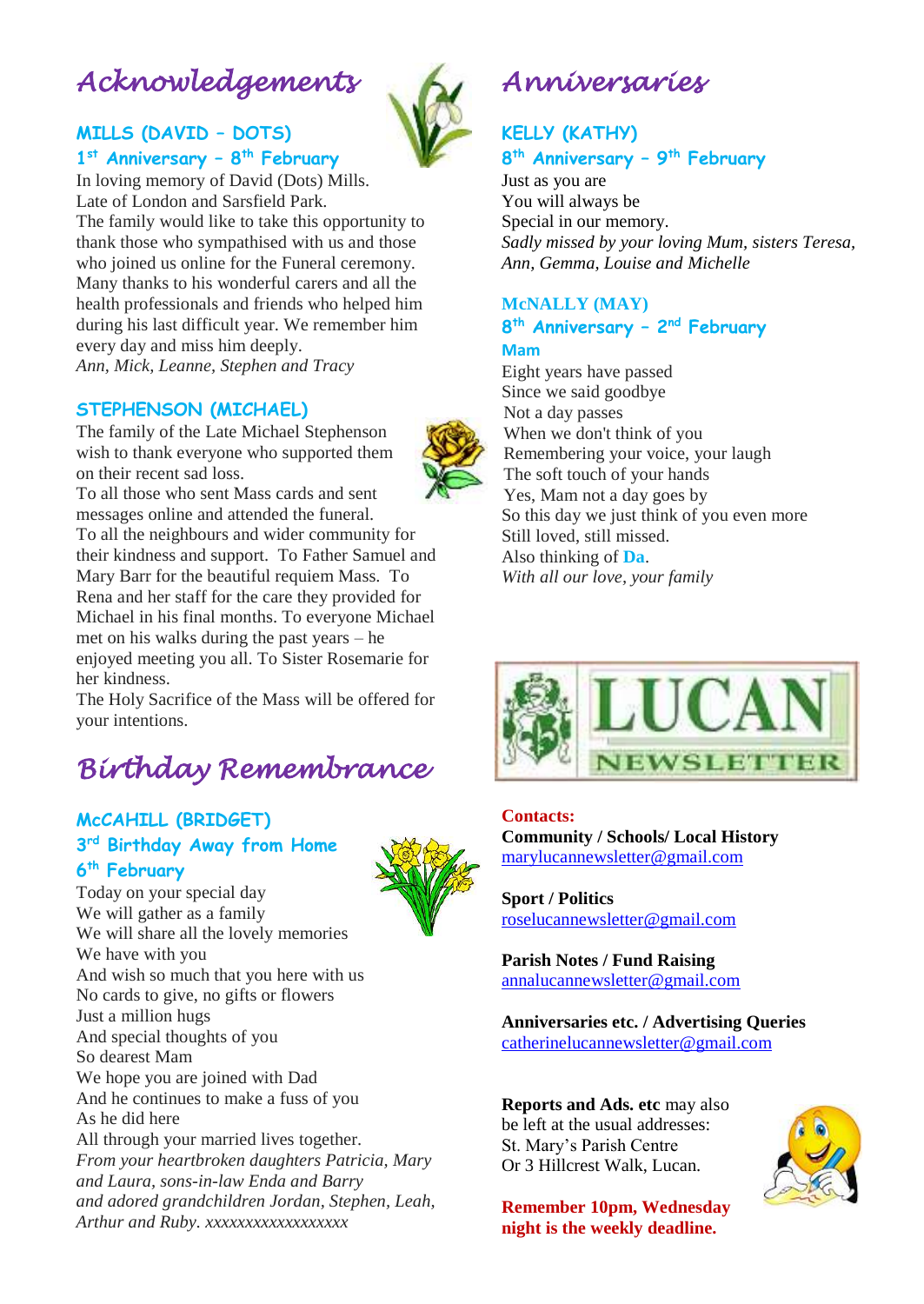

it?

**Bit of variety** in the news this past week! While we're all fed up with Covid, it was great to learn of how the Irish Fishermen took on the Russians, and won!

**Boris** is also a source of some amusement these days. Will he or won't he make

**Then the poor Leaving Cert students** are trying to find their way…….

**The Dubs footballers** lost their way last weekend – here's hoping things will improve in that blue camp. **Dubs Hurlers** are showing up though!!!

Let's hope Ireland can do the job against Wales in the Six Nations this weekend – It's that time of year again!

**We must give a big "Bualadh Bos"** to our local GP's and Pharmacies who played a blinder with the roll-out of those very valuable vaccines.

We heard that prosecco and little tit-bits were on offer at at least one venue - unfortunately, the Newsletter team were too young at the time to avail of same!



**Spotted Lucan Lodge Nursing Home** on the news last week – they spoke about the staffing problems which all such places are experiencing.

**Dumping in the Graveyard!** It is very annoying to see dumping anywhere, but especially in our burial ground in Esker. This past week, bags of household refuse – vegetable peelings and food, were dumped at the site. You wonder about people who would go to the trouble of bringing those bags all the way to a small area designated for graveyard waste – flowers, wreaths etc……

# *On old age…….*

I remember being able to get up without making sound effects.

It's the start of a brand new day, and I'm off like a herd of turtles ……

The older I get, the earlier it gets late.....

I had my patience tested. I'm negative!

## **Price Increase!**



Rising prices everywhere, and sorry to say, that here at Lucan Newsletter, it is no different.

We have held off as long as we could, but the every-increasing cost

of **paper** and **ink**, means that we have to raise the weekly subscription **from .80cent to €1.**

This week's issue is the first with the increased subscription.

## **Twelve Commandments for Seniors**



- 1. Talk to yourself. There are times you need expert advice.
- 2. "In style" means the clothes that still fit.
- 3. You don't need anger management. You need people to stop making you mad.
- 4. Your people skills are just fine. Its your tolerance for idiots that need work.
- 5. The biggest lie you tell yourself is "I don't need to write that down I'll remember it"
- 6. "On time" is when you get there.
- 7. Even duct tape can't fix stupid but it does muffle the sound.
- 8. It would be wonderful if we could put ourselves in the dryer for ten minutes, then come out wrinkle-free and three sizes smaller?
- 9. Lately, you've noticed people your age are so much older than you.
- 10. Growing old should have taken longer.
- 11. You still haven't learned to act your age – and hope you never will.

**People say nothing is impossible, but I do nothing every day!**

A.A. Milne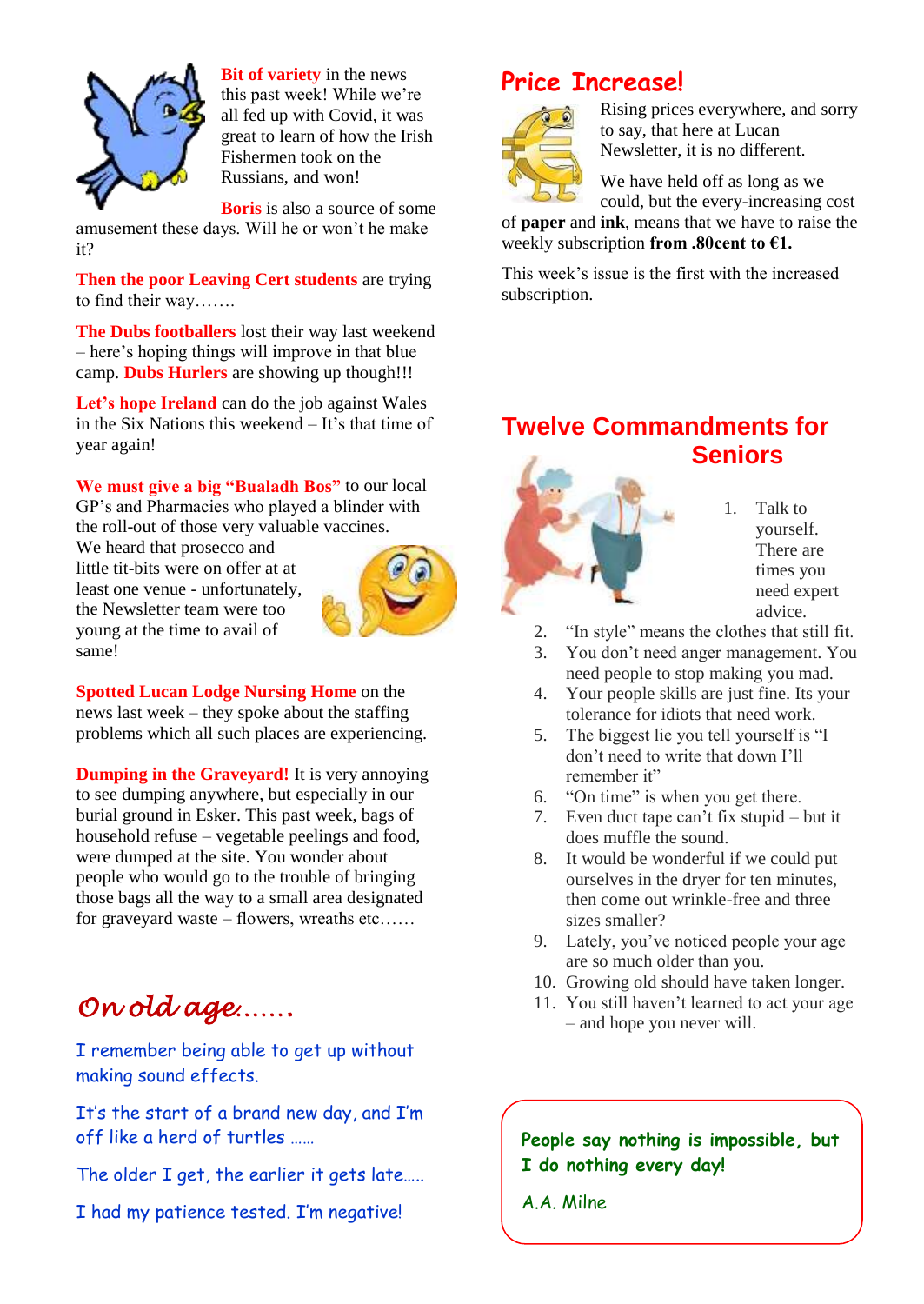## **Car parking spaces in Lucan Village**



"Lucan Live" radio programme on Liffey

Sound 96.4FM, has over the last number of weeks carried interviews from members of Lucan Business/Services Group about the proposed changes and amendments to Lucan Village. Maria Murphy interviewed Dr David Lombard, Michael Boyle, Danny Kenny, Jimmie Stagg and Philip Monaghan.

We have also carried an interview with the Chairperson of SDCC Area Committee for Lucan/Palmerstown/North Clondalkin Cllr Joanna Tuffy, outlining the details of the Consultation Portal and Procedure to make a submission and register your comments. You can listen back to all the interviews on Podcast on [www.liffeysoundfm.ie](http://www.liffeysoundfm.ie/)

"Lucan Live" is broadcast every Wednesday at 3pm on Liffey Sound 96.4FM.

#### **Local authors for "Bookline" radio**

**programme:** Teresa Quinn, presenter of our popular radio programme "Bookline" wants to interview local authors for a special radio series. If you have published a book or you are going to publish a book, please email

[stationmanager@liffeysoundfm.ie](mailto:stationmanager@liffeysoundfm.ie) for details.

"Bookline" is broadcast every Sunday at 11am on Liffey Sound 96.4FM and broadcast on several other Community Radio Stations around the country.

[www.liffeysoundfm.ie](http://www.liffeysoundfm.ie/) or catch up on Facebook

**Liffey Sound 96.4FM- Lucan's Community Radio Station!** 

## **Adult Education in Lucan**

The Adult Education Service in Lucan Education Centre, on Esker Hill are currently enrolling for free and flexible part-time courses commencing in February 2022.



These Back to Education Initiative (BTEI) courses are at times to allow you to choose between one and four different subjects to fit around your busy life. Each subject is 4 hours per week and takes place mostly in the mornings.

For more details, contact [alimccann@ddletbaes.ie](mailto:alimccann@ddletbaes.ie) or call (01) 6283557.

## **Lucan Planning Council**

SDCC masterplan for Lucan village, Weir Promenade, and Demesne Park entrance were published last week and are available for public consultation on the Council website. The plan outlines the changes proposed to make Lucan more pedestrian friendly, especially for tourists in keeping with its new designation as a Destination Town.

The plan is quite vague in many respects, especially in relation to the Village Green proposal which involves reducing parking spaces on the Main St from 40 to 13. This would seriously damage businesses in the village leading to job losses and the possible closure of vital businesses such as post office and banks. These proposals will seriously impact elderly people, women and children, and many others who use the Main St Clinic, banks, and post office etc.

Lucan Planning Council has a plan to reduce traffic congestion in the village without the loss of any existing parking spaces. The proposal includes a two-way system between the Village Green and Methodist church. It allows ample space for both pedestrians and cyclists. LPC is opposed to a one-way system along the Main Street towards the Weir.

SDCC plan envisages changes to the Village Green which effectively would destroy the unique character of the area as we know it and reduce it to a flat cheerless open space.

LPC welcome the proposal for the Weir Promenade and it should be a key feature in welcoming visitors to Lucan. Visitors have always been welcomed to Lucan, and LPC have identified a potential site for a public car park in the village which would serve everyone.

LPC are broadly in support of improvements to the Demesne entrance with the proviso these should be achieved without loss of existing parking spaces.

Closing date for submissions to the Council is 3rd March 2022.

*Caitríona McClean, Secretary LPC*

**Happy 11th Birthday**  to **Sean**  on 4th February.

*Lots of love Nanny and Grandad Cummins.*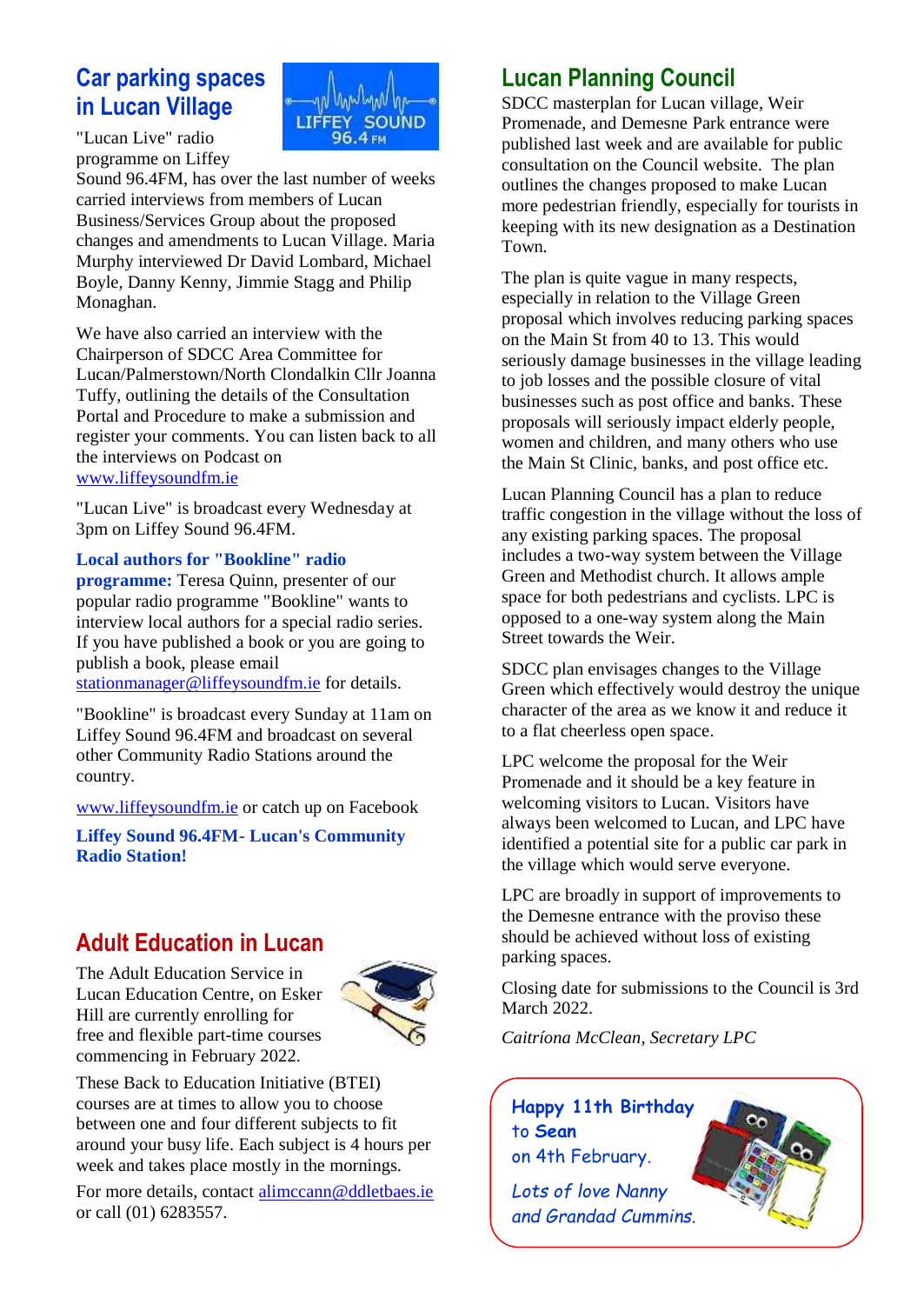

## **Coláiste Phádraig CBS**

**Soccer:** Our 1<sup>st</sup> yr soccer team defeated Coolmine CS 5-2 last week to advance to the knockout stages of the Dublin Metropolitan League in style after topping their group with maximum points from their three matches.

Lucan made a fast start to the game and went in front after just two minutes when Aidan Doyle raced into the box and pulled the ball back across goal from the by-line for his strike partner Ben Lawless who fired in an angled drive from 10 yards out into the far corner. They extended their lead when Sean Connell played a brilliant ball from deep in his own half down the channel into space for Ben who controlled the ball  $1<sup>st</sup>$  time, drove at the Coolmine defence with pace and purpose, bursting past three defenders, before firing past the keeper from inside the box with a sweetly struck, powerful effort straight down the middle of the goal.

The second half began in much the same fashion with Lucan in the ascendancy and it wasn't long before the 3rd goal arrived. Jack Biju picked up the ball 20 yards from goal, looked up and put his laces through the ball with a dipping, looping, swerving shot that flew into the far right hand corner of the net. Coolmine pulled one back after Lucan failed to clear a loose ball in the box but Sean Connell restored Lucan's three goal advantage with a brilliantly placed left-footed low drive from the edge of the box into the bottom far corner. Jack Biju tapped home from close range late on to complete the scoring.

As group winners, Lucan will now face the runners up in Dublin West Group B, which at this stage is likely to be either Salesian College, Celbridge or Lucan CC.

**Transition Year:** This week the TY classes took part in an Irish workshop presented by Devon from Conradh na Gaeilge, a democratic forum for the Irish speaking community with over 200 branches and numerous individuals spread around the world. The aim of "Conradh Na Gaeilge" is to preserve the Irish language and to ensure its survival. They do this through challenges, Roadshows and Workshops in schools and classrooms. The idea is to keep the Irish language alive by teaching it to young people and the new generation. Mar a deir an seanfhocal "*Beatha teanga í a labhairt*".

The students learned a lot in the workshop about Ireland and our national language. They learned that there are over 2,000,000 active speakers of Irish in Ireland and more than 50,000 people use it in their daily lives. They learned that Irish is hardly dying and the numbers of speakers go up every year- in 1911 only 500,000 people spoke Irish and now that number is 4 times bigger!

They also learned about the numerous jobs and offers in the EU and all around the world for Irish speakers, the courses in college that you can take to better your Irish and all the colleges in Ireland where you can take them. Ireland's language has now got full rights within the EU which is a big step for our language and will hopefully better the chances of it still being around. They learned that speaking Irish is a right in some locations such as post offices and Garda Stations.

The students were very impressed with Devon who did a great job presenting the material to the groups. He spoke using a mixture of Gaeilge agus Béarla as not all students do Irish and he used humour to good effect throughout.

**Exams:** Our  $3<sup>rd</sup>$  and  $6<sup>th</sup>$  yr students began their



mock exams next week and they will go on until Friday 18<sup>th</sup> Feb, at which time they will have a well-earned mid-term break to recover from their exertions! The 6<sup>th</sup> yrs begin on Monday while the 3<sup>rd</sup> yrs start on Thursday. The mock

exams are important preparation for the students for their June exams, which as has been widely reported in the media this week, will definitely go ahead this year. Sitting the Junior Certificate and Leaving Certificate is like running a marathon-preparation is key and success depends on the quality of that preparation. We wish them all the well over the coming days and months.

2<sup>nd</sup> yr news: The 2<sup>nd</sup> yr Parent-Teacher meeting was held via Zoom on Monday 31<sup>st</sup> January. Each sets of parents/guardians had a 5-minute slot with the relevant teacher which they had to pre-book in advance of the meeting. They then logged on via their sons' school email account. This meant that everyone had their own specific timetable of meetings at times that suited them so there was very little, if any, waiting around for the parents. This was the final such PT meeting in the school this year due to Covid regulations and the attendance was excellent. In most cases both set of parents were present so it seemed to suit them better than traditional in-person PT meetings. We once again thank the school office for their hard work setting up the online meetings and ensuring all went to plan on the day.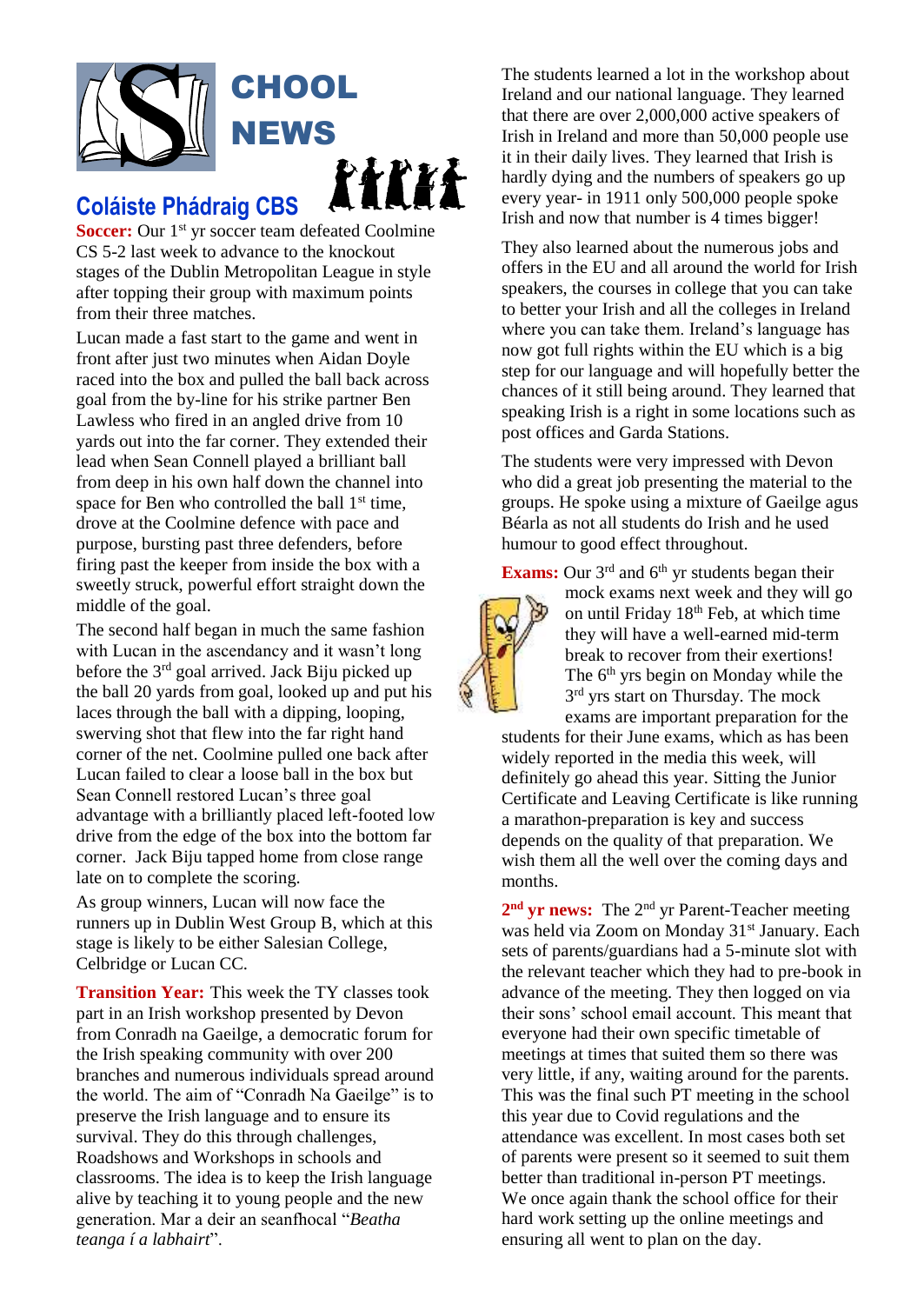### **Lucan Community College Transition Year Students Participate in GIS**

**Workshop:** Transition Year students participated in a Geographical Information System's workshop led by Sasha Brown at Maynooth University. Students learned how Sentinel Satellites provide us with data sets that can be used to tackle the big environmental and social challenges in Ireland today. Students were able to follow the course of Storm Jorge from February 2020 and explore emergency responses to flooding and storm damage. Thanks to teacher Ms. Flanagan.

**Transition Years on Work Experience:** Our

Transition Year students are currently on work experience both in our local community and further afield. The students are learning about a variety of careers – Architecture, Teaching, Graphic Design, Hospitality, Animal Care etc. Thank you to all employers who provide this valuable opportunity and thanks to Transition Year Coordinator Ms. Higgins, Year Head Mr. Grimes and the tutor team.

#### **Under 16 Hurlers Victorious Again!**

Congratulations to our Under 16 Hurling Team for great all round team performance in their victory against Holy Family Community School. Special mention to Darragh O'Toole and Chris Hylands for their fantastic efforts. The final score was 10-10 to 2-6, a comprehensive 28 point victory for Lucan CC as we advance to the semifinal. Thanks to teachers Mr. Foley and Mr. Callaghan.

**Wellbeing Week:** Feeling good about yourself and the world around you is very important for us all. The Wellbeing Team within the school are busy preparing for Wellbeing week which will take place in Lucan Community College from 1<sup>st</sup>-4 th March. We look forward to the announcement of the full programme over the coming weeks. Thanks to Ms. Gallagher and the Wellbeing Team.

**Team Maths:** Here are photos of 5th and 6th year students competing in the team maths quiz run by the IMTA. This is the first time the quiz has been run online. Senior cycle students from all over the country took part. Well done to all students féin LCC who competed. Thanks to teachers Ms. Suttle and Ms. McKelvey.

**West Leinster Cross Country Athletics:** Well done to the 20 students who competed in the West Leinster Cross Country in the Phoenix Park. The girls minor team placed 1st, with Rachel Jez placing 1st and Eve Clarke placing 3rd. Ferdia McDonagh placed 2nd in the minor boys. The girls' intermediate team placed 3rd with Saoirse

Fitzgerald winning the race. Also qualifying for the Leinster Final was Clodagh Conway, Isabelle Cuffe, Eva Collis, Maggie Jez, Cillian Murphy and Dara Donoghue. It was a great day out and thanks to the parents who came out in support. Thanks to teachers Ms. McCormack and Ms. Collins



*Milly, Maggie, Saoirse & Eabha*



**REKA , RACHEL , SERENA , ELLA, CLODAGH AND EVE**

#### **Ladies Soccer -Report by Sarah-Kate**

**Winders:** Hard luck to our Junior girls soccer team in their match against St. Kevin's last week. Despite the loss, it was a great performance by everyone. Well done to goal scores Sarah Winders and Amy Greene. A huge well done to our minor girls' soccer team on their great win against Confey. An amazing performance by all and well done to goal scores Ella Mc Grath, Rika Kiss Kallo, Lauren O'Rourke and Nicole Keating. Well done girls! Thank you to teachers Mr. McAnerin and Ms. Collins.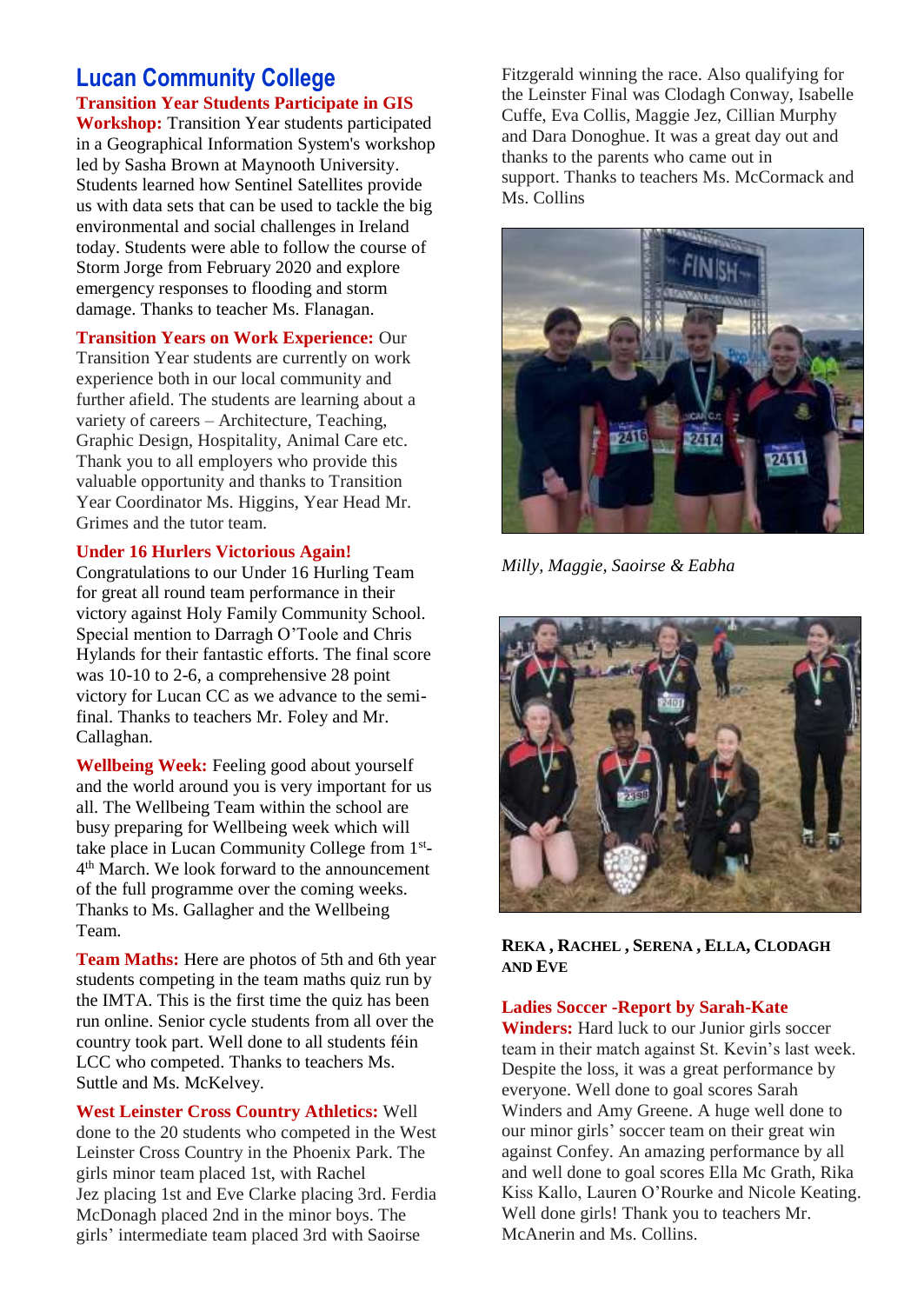### **St Joseph's College Ceiliúradh CEIST**

This week we celebrated the inaugural Ceiliúradh CEIST day on the 1st of February 2022. This is going to be the start of an annual nationwide school celebration and awareness of our CEIST community and of the great work happening in our schools. We are a very proud CEIST school and we look forward to celebrating Ceiliúradh CEIST with a number of activities on the day to coincide with all other CEIST schools across our country. As part of a strong 107 School Community we come together as one on the 1st of February to Celebrate 15 Years of the formation of CEIST, to honour our heritage and celebrate our proud CEIST community. We held a day of celebration where Fr Tom Kennedy along with staff and students held a zoom webinar where our entire school community celebrated the St Joseph's Ethos and the CEIST charter values. In class the students celebrated the feast of St Brigid by making some beautiful St Brigid's Crosses, pictures of which can be seen on our Twitter and website. Our Student Council distributed a sweet treat to our students for them to enjoy during their breaktime. Our wonderful staff were not left out either and they enjoyed CEIST themed cupcakes

created by Ms. Jones. It was an excellent event which we wish to enjoy every year from now on to celebrate our Ethos.

**Sport:** Hard luck to our Junior Camogie team who lost out against Loreto Beaufort in the shield final on Thursday last, the girls gave it their all but eventually lost out by 5 points. Well done to all involved. Congratulations to Vivianna McCann a

6th year student who competed in the West leinsters Cross Country event held in the Phoenix Park on Thursday last.

Vivianna had a great race and eventually came home with a bronze medal finishing third in her category.

**Concern Debaters:** Congratulations to our Senior Debaters for a unanimous decision (3-0) in our recent debate against Woodbrook College, Wicklow. Yet again another excellent performance by our dedicated and committed senior debaters.

Even better news for the debaters is that St. Joseph's College has now reached the knockout stages of the All - Ireland Con 12 n. Our students are now in the final 16 schools remaining out of 135 schools who began the competition in October. This alone is an impressive achievement.

**Well Walk:** On Thursday we were delighted to have Mr David Cryan a former Operation Transformation leader launch our Well Walk. Mr Cryan gave an inspirational speech to our School Community via Zoom. This Parents Association idea is a Fundraising walk to raise funds for their "Joeys Outdoor Classroom' initiative. The Well Walk will take place on the 3<sup>rd</sup> of March when the whole school will go on a sponsored walk supervised by their teachers. Each student will bring home a sponsorship card and we are kindly asking parents to please support this fundraiser event if you are in a position to do so. Sponsorship secured through the card can be paid by cash or by making a donation through our GoFundMe page. All of the funds raised will go directly to pay for the cost of 'Joey's Outdoor Classroom and the improvement of the outdoor space for all students.

### **The Parents' Association has set up the following GoFundMe Page.**

#### **<https://gofund.me/ba72c006>**

Below is an artist impression of what the outdoor classroom would look like.



We would like to take this opportunity to thank the Parents Association for all the work that they do in raising funds to improve our school facilities.

**Building Project:** On Tuesday excitement grew in relation to our building project when we began to see machinery coming onto site, this is to prepare the ground for our temporary accommodation that will allow for phase one of the building project to commence.

Follow Us on Twitter: @StJosephsLucan Find us on our Website: [www.stjosephslucan.com](http://www.stjosephslucan.com/)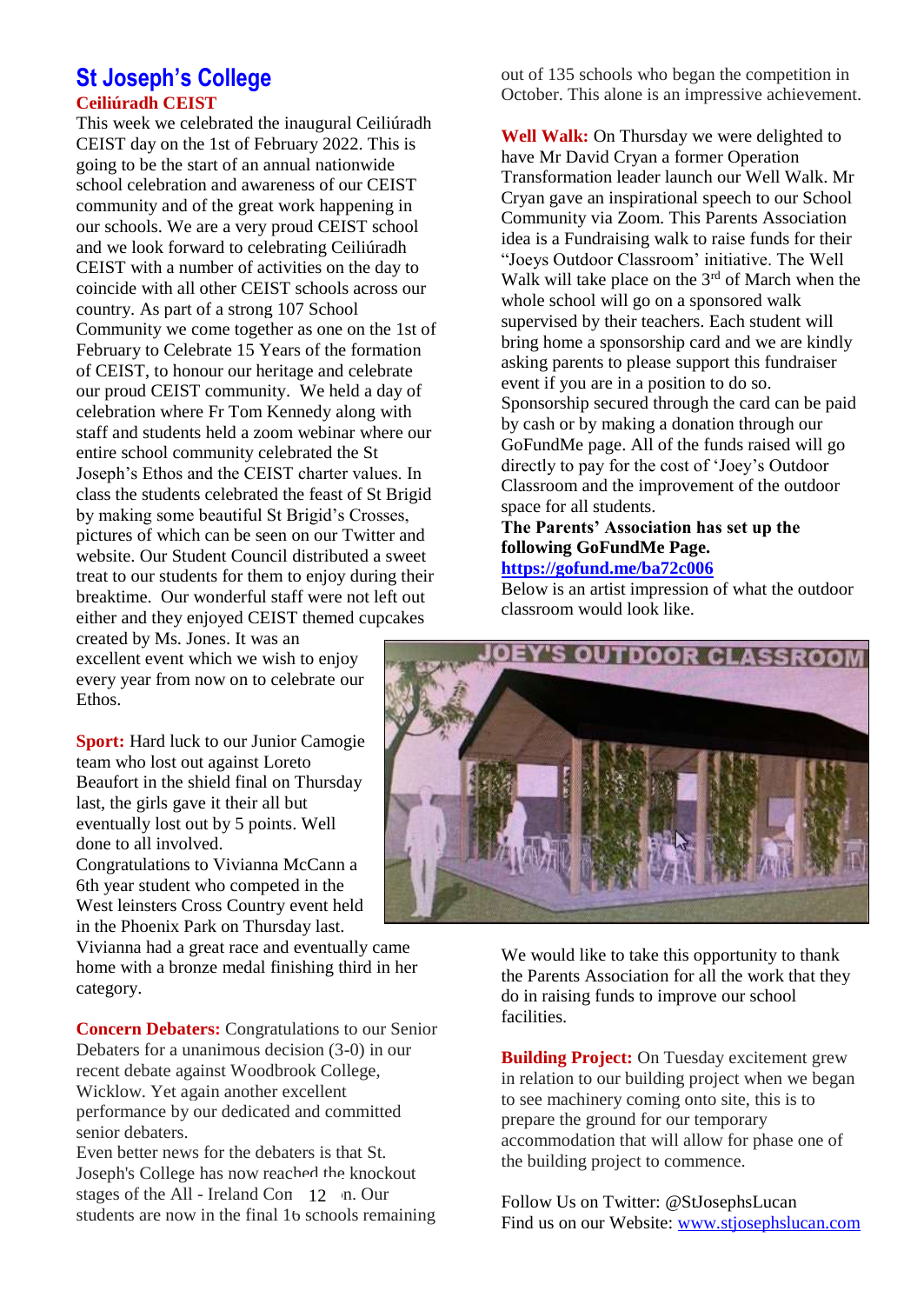# *Political Notes*

### **Emer Higgins TD – Fine Gael**

78 The Orchard, Lucan. Ph: 087 921 774[1 emer.higgins@oireachtas.ie](mailto:emer.higgins@oireachtas.ie) **Public Consultation on Lucan Village:**

SDCC has launched its public consultation on their proposals for the Village Green and Main Street Lucan, and upgrades to Lucan Weir. Late last year I carried out a local survey to gather public opinion on the proposals and the removal of car parking spaces was the main concern raised with me by local businesses and local residents. Now is your opportunity to formally have your say on these plans.

You can view the full proposal including drawings and maps on the council's website where you can make your submission or you can do so by post to Senior Engineer, Roads Construction & Design, LUPT, South Dublin County Council, County Hall, Tallaght, Dublin 24 YNN5. Closing date March 3rd I have asked the Council for an update on their proposal around a one-way-system trial.

### **Cllr Vicki Casserly - Fine Gael**

Email: [vcasserly@cllrs.sdublincoco.ie](mailto:vcasserly@cllrs.sdublincoco.ie) / Mob: 085 831 7982 / FaceBook [facebook.com/vickicasserlylucan](http://facebook.com/vickicasserlylucan) /Twitter: @vickicasserly

**Lucan Proposals:** SDCC has initiated the process known as the Part 8 proposals which includes works for street finishes, cycling, parking, redirecting overhead services to underground ducts, planting, Weir and Demesne area enhancements, installing bandstands and much more for the Village areas.

Your contributions, observations, concerns or comments can be made via the SDCC website here [https://consult.sdublincoco.ie/en/consultation](https://consult.sdublincoco.ie/en/consultation/part-8-proposed-works-lucan-village-green-and-main-street) [/part-8-proposed-works-lucan-village-green-and](https://consult.sdublincoco.ie/en/consultation/part-8-proposed-works-lucan-village-green-and-main-street)[main-street.](https://consult.sdublincoco.ie/en/consultation/part-8-proposed-works-lucan-village-green-and-main-street)

You can also submit in writing to Senior Engineer, Roads Construction & Design, LUPT, South Dublin County Council, County Hall, Tallaght, Dublin 24 YNN5. Deadline is 5.00pm on the Thursday 3rd March

2022 and can be brief or detailed Contact me if you have any queries.

### **Gino Kenny TD- People Before Profit**

Phone: 085-7211574. Email: *ginokenny@oir.ie* **Waiting Times for Orthopaedic Surgery:**

At present over 600 children are waiting for orthopaedic surgery in the state. Fifty six children with spina bifida are waiting for corrective

surgery and in some cases for over two years. This is completely inadequate for children to wait for this vital service. I raised this issue with the Taoiseach this week.

**What About Us!:** In February a campaign will be launched in regards to those that can't get access to medical cannabis products via the newly set up Medical Cannabis Access Programme. The MCAP is extremely restrictive meaning a whole cohort of people can't access via prescription. This year there will be a review of the clinical criteria guiding the programme which only has three qualified conditions that cannabis can be prescribed. The What About Us campaign is calling for the programme to be expanded to include amongst others neurological pain.

### **Liona O'Toole – Independent**

087-2795274**. [lotoole@cllrs.sdublincoco.ie](mailto:lotoole@cllrs.sdublincoco.ie) [www.lotoole.com](http://www.lotoole.com/)**

**Village plans / Part8's:** As promised I've asked council planners/management to look into holding an information evening in the village whereby the public could view plans and give feedback on the proposed plans. I will keep all updated on this matter.

**New Bus Network:** Glad to report that following my motion requesting that the NTA/Dublin Bus report back to us on feedback received since the implementation of phase 2 of the new bus network, management confirmed to me that a meeting will be set up with the NTA where a presentation will be provided.

**Dog Park:** My motion at our area committee meeting requesting an update on the Dog Park in Griffeen and to also request if the council would consider one for the Adamstown area unfortunately wasn't discussed given time constraints. I can confirm that a new entrance/access path and pictograms are progressing.

## **Lucan Library**

#### **Bricks4Kidz LEGO Workshop.**

Wednesday 23rd February at 4pm.

Come along and technical building on themes of Sports, Game on and other choices. For ages 8-12 years. Booking from Wednesday 9<sup>th</sup> February at 10am through Eventbrite. This will be an inperson library event.

[www.eventbrite.ie/e/bricks4kidz-lego-workshop](http://www.eventbrite.ie/e/bricks4kidz-lego-workshop-tickets-261249563477)[tickets-261249563477](http://www.eventbrite.ie/e/bricks4kidz-lego-workshop-tickets-261249563477)

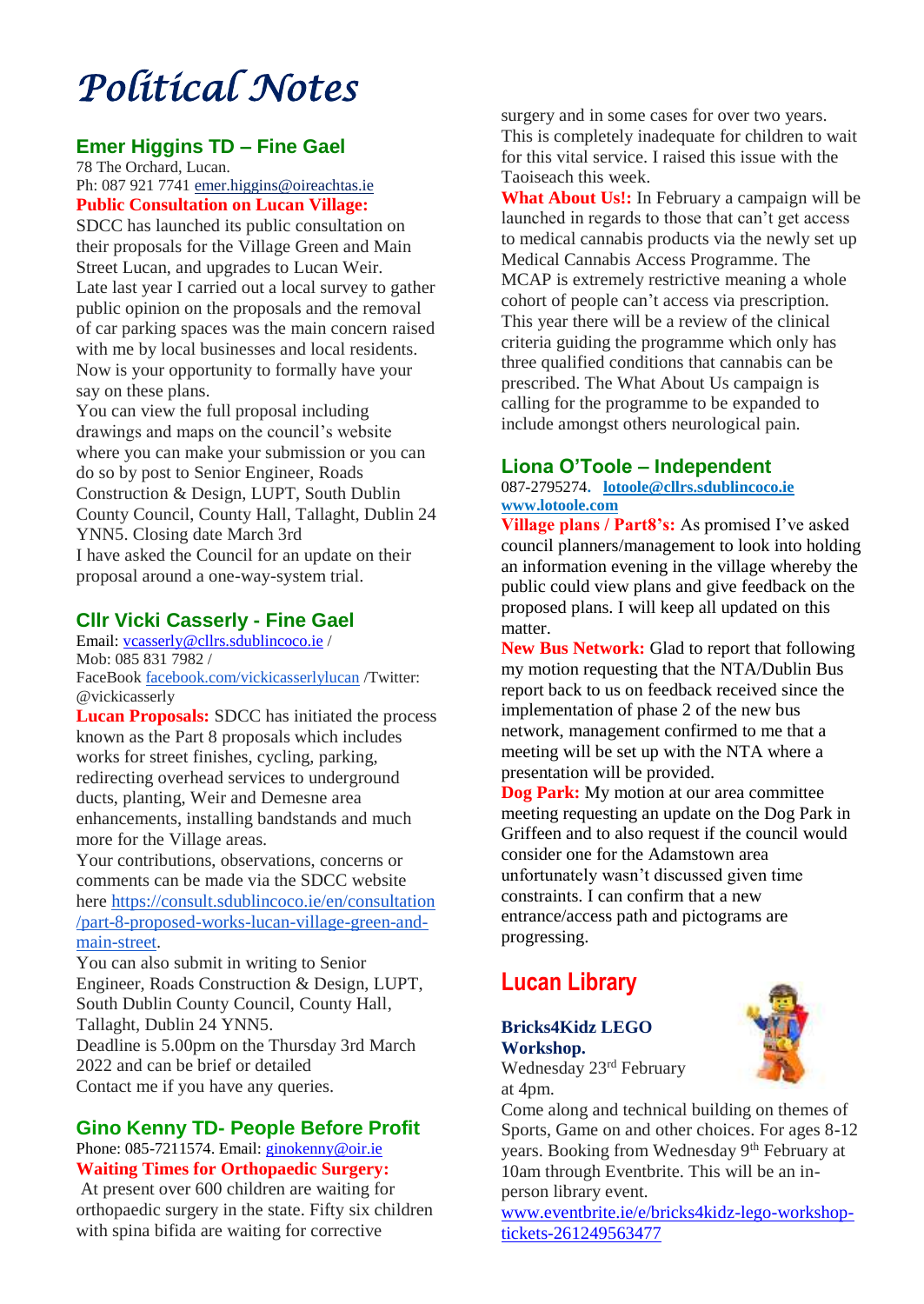|                                                      | Lucan's                                                                                                                                                             |  |
|------------------------------------------------------|---------------------------------------------------------------------------------------------------------------------------------------------------------------------|--|
|                                                      | <b>St. Patrick's Day Parade</b>                                                                                                                                     |  |
|                                                      |                                                                                                                                                                     |  |
|                                                      | <b>2022 Entry Form</b>                                                                                                                                              |  |
|                                                      | This year's theme is 'Celebrate Your Anniversary With Us'                                                                                                           |  |
| <b>Name of Group:</b>                                |                                                                                                                                                                     |  |
| Address:                                             |                                                                                                                                                                     |  |
|                                                      |                                                                                                                                                                     |  |
|                                                      |                                                                                                                                                                     |  |
| <b>Tel Number:</b>                                   |                                                                                                                                                                     |  |
| Email:                                               |                                                                                                                                                                     |  |
|                                                      | Float:<br><b>Walkers:</b>                                                                                                                                           |  |
|                                                      |                                                                                                                                                                     |  |
| <b>Contact Name:</b>                                 |                                                                                                                                                                     |  |
| Tel Number:                                          | a a mana a mana mana a mana mana a kata a mana mana mana na mana mana mana                                                                                          |  |
|                                                      |                                                                                                                                                                     |  |
| Tel Number:                                          |                                                                                                                                                                     |  |
|                                                      | Supervising Leader 2: <b>Automaking Leader 2:</b>                                                                                                                   |  |
| Tel Number:                                          |                                                                                                                                                                     |  |
|                                                      | If you require music to played at the viewing stand, a CD must be<br>supplied by Friday 4th March to the address below.<br>No CD's etc will be accepted on the day. |  |
|                                                      | <b>PLEASE RETURN COMPLETED FORMS TO:</b>                                                                                                                            |  |
| lucanparade@gmail.com                                | or Mary Meehan 174 Arthur Griffith Park, Lucan. Mobile: 085 7374645.                                                                                                |  |
|                                                      | <b>Closing date: 28th February 2022</b><br>No entry will be accepted after this date                                                                                |  |
|                                                      | <b>Supported by Lucan Traders</b><br>Sponsored by                                                                                                                   |  |
| An Garda Síochána<br>Ireland's National Police Serve | Follow us on<br>Atha Cliath Theas<br>Facebook<br>South Dublin County Counc                                                                                          |  |

## **CATU – Lucan & Palmerstown**

We are the Lucan  $\&$ Palmerstown Branch of Community Action Tenants Union (CATU). Our union provides support to communities and tenants through collective action and collective bargaining.

Are you having difficulties with your landlord and feel unsure on how to react?

**A**Have you been threatened with eviction or rent increases?

Do you feel helpless struggling alone in precarious living conditions?

If you've been affected by the housing crisis, and you're not a landlord, go to https://catuireland.org/ to join today

We're launching the Lucan-Palmerstown Branch of CATU on **Wednesday 23rd February 6:00 to 8:00pm at The Bush Resource Centre K78 VP97**, it would be great to meet you there.

## **Mary Wollestonecraft at 15 Henrietta Street**

**Mary All Irele** 

On Thursday 24<sup>th</sup> February at 7pm Lucan Local History presents an online talk by historian Fergus Whelan who will discuss the life of the writer, philosopher, and advocate of women's rights Mary Wollestonecraft who arrived in Ireland to take on the role of



South Dublin County Council

governess to 14-year-old Margaret King.

He will talk about her impact on Margaret's life, and the links that bound the two women, even after Wollestonecraft's untimely death. The family town house was 15 Henrietta Street.

You can book a place through Eventbrite at lucanlibrarydublin.eventbrite.ie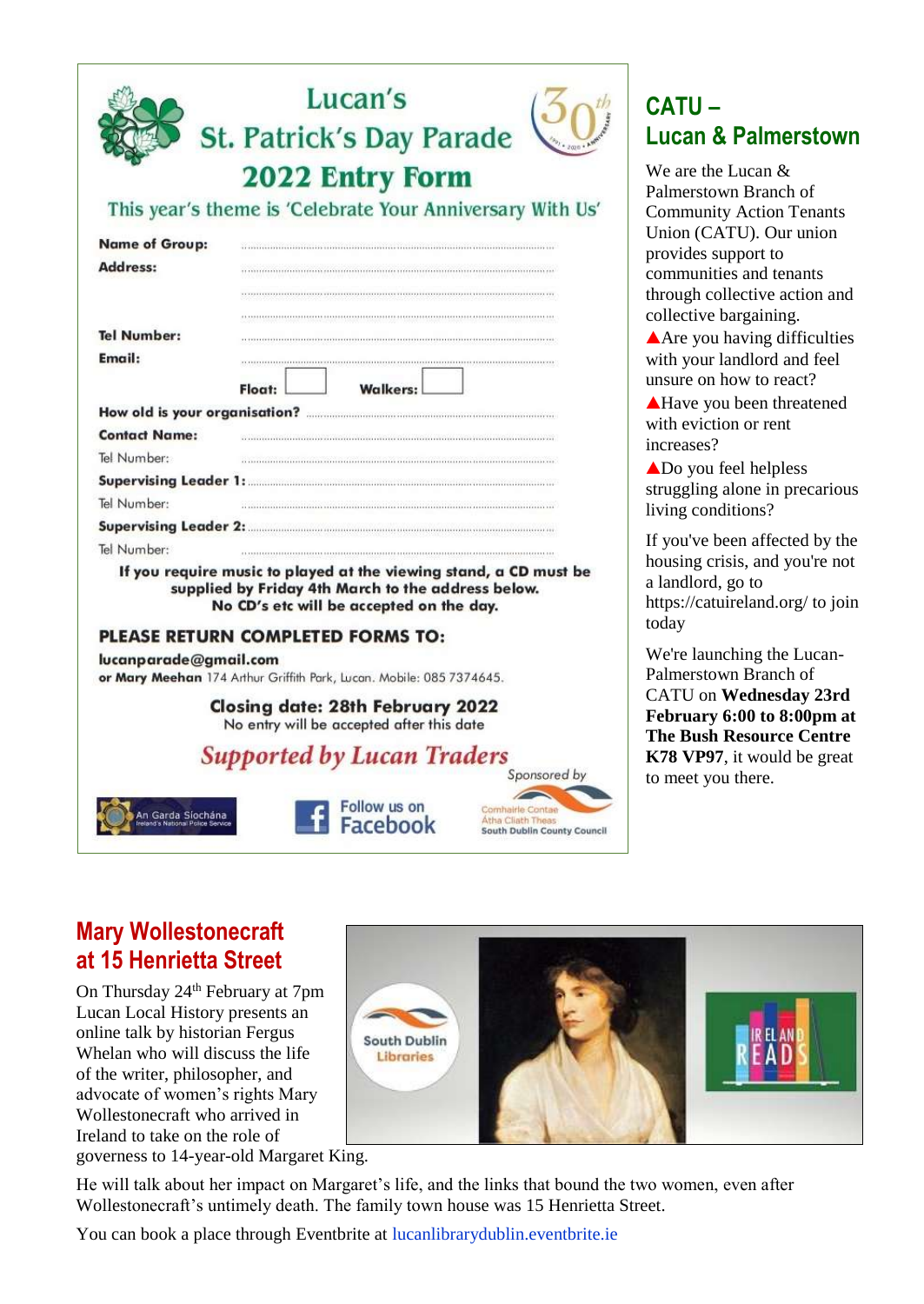

### Cumann na Sáirséalaigh Leamhcáin

#### **Social News**

With the easing of lockdown measures we are delighted to announce new opening times for the Club Bar, Thursdays and Fridays 7pm – 12am, Saturdays  $3pm - 12am \&$  Sundays  $2pm - 11pm$ .

**Our Volunteers night** will be held on the 19<sup>th</sup> February and the Adult Awards Night will be held on the  $26<sup>th</sup>$  February in the Club. We are also planning some other events so watch

this space.

#### **Team News**

Well done to Dublin South Senior Colleges team, best of luck in the final vs Good Counsel of New Ross next week. Joey Dunne, Liam Garrigan & Hugh Cuff of Sars lined out. Jack Behan is not pictured as he is recovering from an injury (get well soon Jack). Emmet O'Conghaile also represented the club and county in the kick off of the Alliance Football League.



**In Hurling,** Dublin also beat Wexford in the Walsh Cup securing their first silverware of the season. Luke Walsh, John Bellew, Chris and Paul Crummey contributing to this promising Dublin side.

A lot of underage teams arranged some challenge matches in the warm-up to their season this year. We heard some reports that the skills have improved following the break so well done to all those who continued with their practice at the ball wall and at home, Maith thú!

#### **Gaelic for Mothers and Others (G4M&O):**

The MAMA MIA'S are recruiting. They get together on Monday evenings at 9pm for skills and fitness in a fun and friendly environment. For more information call or text Carmel Reid (087 256 7389) or Gemma Moloney (085 147 7365).



Lucan are still looking for members to represent our club as referees. There are a lot of games this year and referees are important part of our match fixture list. We certainly never want to reach a situation when we do not have referees to cover all our games – it is an old adage but a very true one: *"No Ref, no Game"* It really is as simple as that! Coiste na Réiteoirí hopes to run a training course for new adult-level Referees in February of this year anyone interested can email the club [pro.lucansarsfields.dublin@gaa.ie](mailto:undefined%20[undefined:pro.lucansarsfields.dublin@gaa.ie])

#### **Membership**

Please try to complete your registration on Foireann and renew your membership on [Clubforce](https://member.clubforce.com/memberships_cart_m.asp?LL_ID=273&clb=1) ASAP. If you have not registered on Foireann, please do so. Links and guides are provided on our website in the news section There is also an optional online feature for the lotto that you can also complete when renewing your membership.

If you have any issues please drop an email to [lucan.sarsfields.registrar@gmail.com](mailto:lucan.sarsfields.registrar@gmail.com) and we will get back to you as soon as we can.

#### **Healthy Clubs**

Irish Life Healthy Clubs Every Step Counts challenge is still open for entry. Download the MyLife app in the **[App Store](https://apps.apple.com/ie/app/mylife-by-irish-life/id1459620652)** or **[Google Play.](https://play.google.com/store/apps/details?id=com.irishlife.mylife)**  Search MyLife by Irish Life.

#### **Club Lotto**

Last weeks Lotto Prize of €5,800 was not won. The Numbers were **5, 16, 21, 27.**

**Lucky Dip prizes** go to Avril Glynn, Shay Hurson, Darren & Isobel, Con & Charlie McCarthy Glynn and Astrid Fitzpatrick.

Next week's Lotto will be for a jackpot of  $\epsilon$ 6,200. The draw is sponsored by Dual Printing Ltd. and will be led by Cormac Gordon.

*Tá €6,200 sa phota óir don tseachtain seo chugainn agus is é urraitheoir na seachtaine: Beidh sé beo ón Na Sárséalaigh Leamhcáin, an leathanach Facebook.*

*Déan cinnte go bhfuil d'iontráil curtha isteach agaibh roimh 6 i.n. oíche an chrannchuir, chun í a chur san áireamh sa chrannchur na seachtaine sin. Is féidir libh ticéadaí a cheannacht ar líne leis an nasc seo:*

Tickets can be purchased online at the following link:

<http://bit.ly/LucanSarsfieldsClubLotto,>

#### *Go raibh míle maith agaibh as ucht tacú le Na Sárséalaigh Leamhcáin*

Thank You for supporting **Lucan Sarsfields GAA Club.**

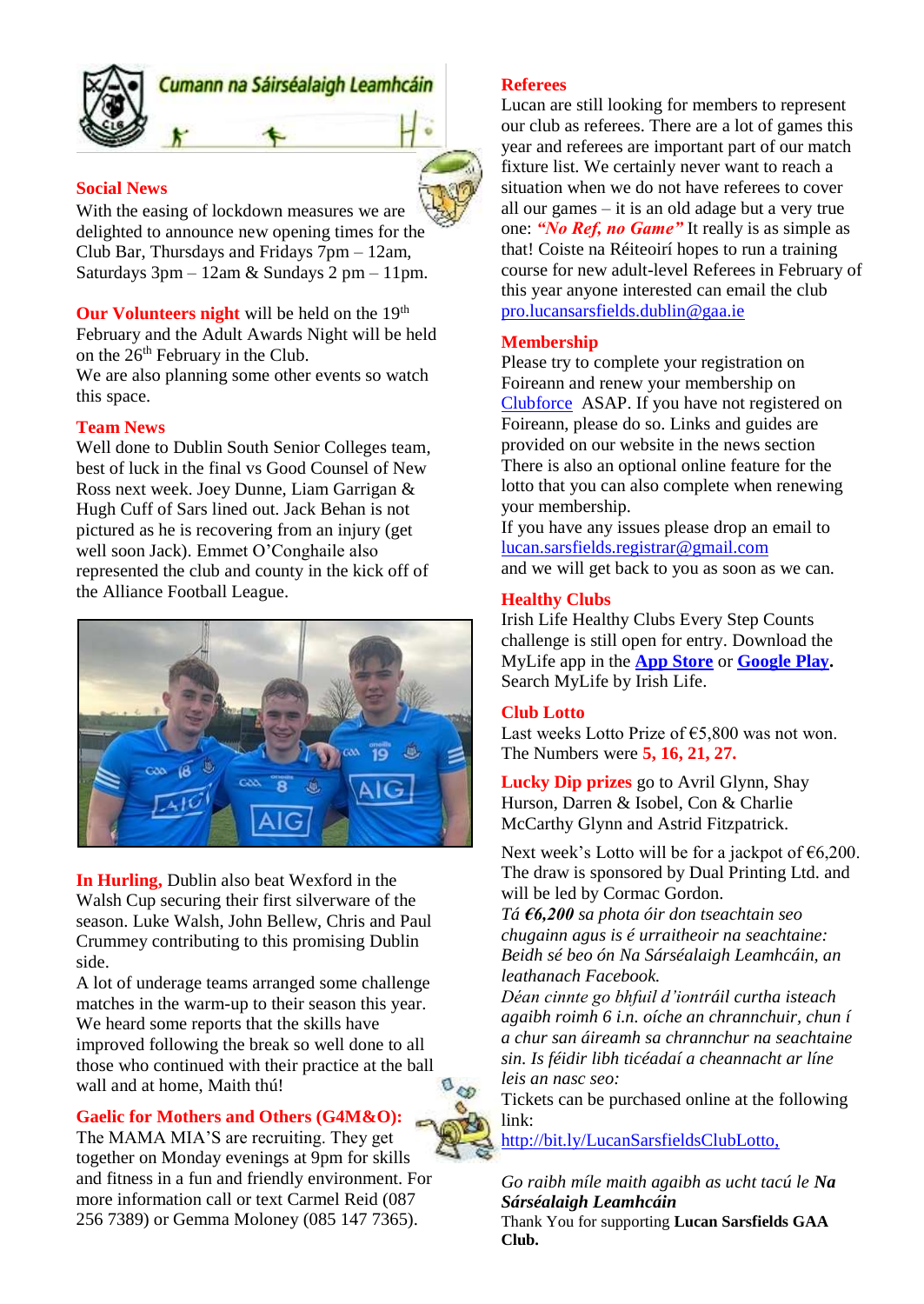

### **LUCAN HARRIERS A.C.**

Busy weekend for Lucan Harriers this weekend with two major events taking place. The National indoor masters took place in Athlone with serious competition in all races and events. Some seasoned indoor athletes and while others were making their first appearance.

Lucan Harriers had a wonderful day at Master indoor national championships in Athlone on Sunday 29th January. Great atmosphere and extremely high-level competition First off Leanne Wellings coming home 3rd in w45 60m with Annette Durkan in close 4th The Power sisters of Aine and Katriona were both very strong in the W<sub>45</sub> shot-putt with Aine winning silver and Katriona taking Bronze. On his maiden outing to track and field Pearce Carberry had an amazing debut, taking bronze in M40 in both the shot-putt and weight for distance. Breda Smyth 2nd in W50 800m with Tricia Gough taking bronze in the same race. Breda then went on to get bronze in the 1500m also. John Flanagan ran superbly in M55 200m &400m. Later in the day, in the w45 200m Leanne Wellings took silver with Annette Durkan in a very close 3rd. Carol Kearney yet again showed her class in taking gold in a super 200m W55 and gold in 400m. A really great day for all the individuals and for the club.

I make that 12 medals, super achievement and well done to everyone concerned, you should all be very proud of your achievements and thank you for representing our Club and community with such pride



*Leanne Wellings, Annette Durkan, Breda Smyth, Pearse Carberry, Carol Kearney, Trish Gough all medalists.*



*Breda Smyth Leading the pack in 1500 m. Thanks to Annette Durkan for the Athlone report and photos*

On the Northside of the City we had the return of the Raheny 5 mile around the estates of Raheny and the fabulous St Annes Park. Over 3000 participants in this wonderful race hosted by the famous Raheny Shamrocks club. Over 50 Harriers registered for this one. Full report and results to follow. Lots of superb times by our athletes on a difficult but fast course, The race meanders through some of the housing estates, along the Howth Road and in through the lovely grounds of St Annes Park before finishing near the Garda station.

Again some seasoned pros and some first timers among the Harriers ranks. This race was also part of the Lord Mayor 5 alive program with our very own Club member Fanchea Gibson a key member of the organising of this initiative. Names are too numerous to mention.



Special mention must go to Noah Mulloolly of our little athletics group who came 2nd in Boys age 5 -7 400m. Well done to Noah and from talking to his mam, I know they are all super proud of his achievements. Well done young man one to watch for the future.